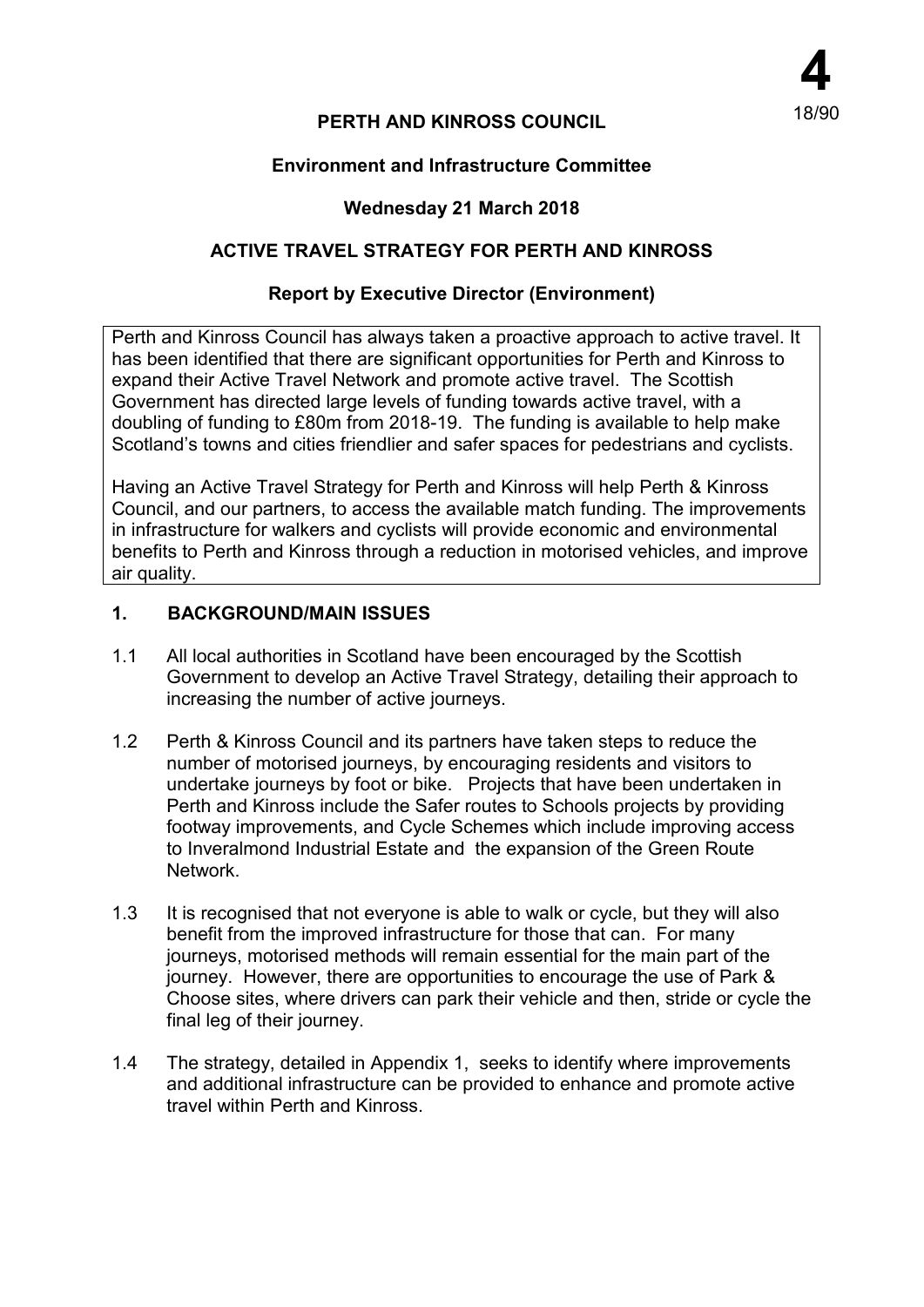# **2. PROPOSALS**

- 2.1 The Active Travel Strategy has been developed to encourage more people to travel more actively, more often, either for utility journeys or for leisure. The strategy seeks to promote active travel across all parts of Perth and Kinross, its city, towns, villages and rural areas for all people, whether they are residents of, or visitors to, Perth and Kinross, regardless of income or disability, and whatever other transport choices they have available to them. The purpose of the Strategy is to provide an aspirational direction for this area of work.
- 2.2 To encourage Active Travel, measures such as building infrastructure or other interventions that encourage a behavioural change are required. Improving information so that members of the public are aware of where the active travel infrastructure is located will be needed. This will include the erection of signage and providing maps.
- 2.3 To ensure that the Active Travel Network is Connected, Comfortable and Convenient, *Active Travel Strategy Guidance (Sustrans, July 2014)*, there may be a need to introduce traffic calming measures to reduce the speeds of motorised vehicles; so that residents and visitors feel safe using the network. Other measures such as segregating cyclists and motorised vehicles may help residents and visitors fell safe and encourage them to use the Active Travel Network, in areas where there are high numbers of motorised vehicles.
- 2.4 It is proposed that Perth & Kinross Council will work towards achieving Cycling Scotland's Cycle Friendly status, for Pullar House, 2 High Street and Friarton Depot. There is also an opportunity for schools to be encouraged to gain Cycling Scotland's Cycle Friendly status.
- 2.5 For the Active Travel Strategy to be successful, an Action Plan has been developed with short to long term action points to help focus the delivery of the Active Travel Strategy. The actions in the strategy range from undertaking audits of the existing infrastructure, to reviewing other strategy documents to ensure that their outcomes help achieve a more active travel within Perth and Kinross. Action Points have been developed include:
	- The reallocation of road space to enable active travel
	- Development of the Gold Routes identified in the Perth City Plan to key locations such as the railway station, the river and the harbour, PH<sup>2</sup>0 and Perth College UHI, creating attractive routes
	- Continue to promote walking and cycling through the Curriculum for **Excellence**
	- Continue to support the I Bike Officer in the promotion of cycling in Perth and Kinross
- 2.6 To enable Perth & Kinross Council to undertake the proposals identified in the Active Travel Strategy resources and funding will be required. The Scottish Government has directed record levels of funding towards active travel with a doubling of funding to £80m from 2018-19. The funding is available to help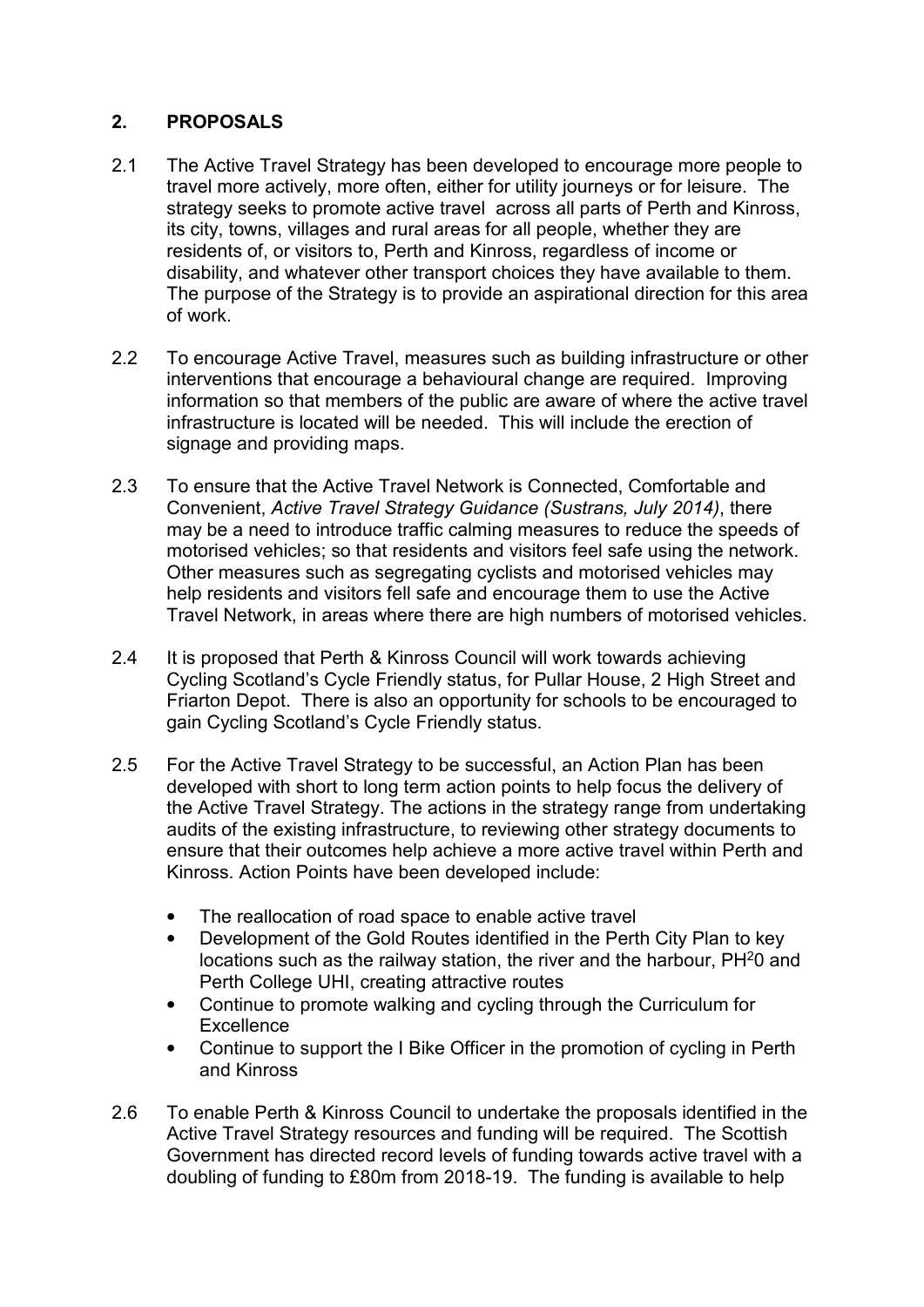make our towns and cities friendlier and safer spaces for pedestrians and cyclists. Perth & Kinross Council can make use of this by match funding projects with the capital that is available from the Scottish Government.

- 2.7 It is also recognised that there is a need for Perth & Kinross Council to undertake Travel Planning for elected members and staff, in line with the Active Travel Strategy. Actions points have been identified for Perth & Kinross Council to develop, update and implement both the Staff Travel Plan and Corporate Travel Plan. Having both of these plans will allow Perth & Kinross Council to continue to access funding to improve Air Quality.
- 2.8 Travelling actively can help improve air quality in Perth and Kinross. In Perth and Kinross, air quality monitoring is carried out to determine whether specific pollutants are likely to exceed air quality objectives. This has resulted in two Air Quality Management Areas being declared, one in Perth City, May 2006 and in Crieff, February 2014. By encouraging members of the public to switch from motorised vehicles to walking or cycling, the amount of pollutants can be reduced, thus helping improve air quality.
- 2.9 The actions identified in the Active Travel Strategy will take time to implement, but if funds are available sooner, then projects and initiatives can be delivered earlier. The actions identified have been given associated time sales from Short, Medium and Long term with a priority ranking from High, Medium and Low priority.
- 2.10 Having an Active Travel Strategy will allow Perth & Kinross Council to source match funding through sources such as Sustrans Community Links and Sustrans Community Links Plus.

# **3. CONCLUSION AND RECOMMENDATION**

**Author** 

- 3.1 Active travel can have a significant impact on the lives of local residents for public health, as well, reducing the impact of motorised travel methods on the road infrastructure.
- 3.2 There are great opportunities for Perth and Kinross to expand their Active Travel Network and promote active travel. The new Scottish Government funding is available to help make our towns and cities friendlier and safer spaces for pedestrians and cyclists.
- 3.3 It is recommended that Perth & Kinross Council adopt the Active Travel Strategy as attached in Appendix 1.

| Author                 |                              |                                |  |  |
|------------------------|------------------------------|--------------------------------|--|--|
| <b>Name</b>            | <b>Designation</b>           | <b>Contact Details</b>         |  |  |
| <b>Charles Haggart</b> | <b>Traffic &amp; Network</b> | TESCommitteeReports@pkc.gov.uk |  |  |
|                        | Manager                      | 01738 475000                   |  |  |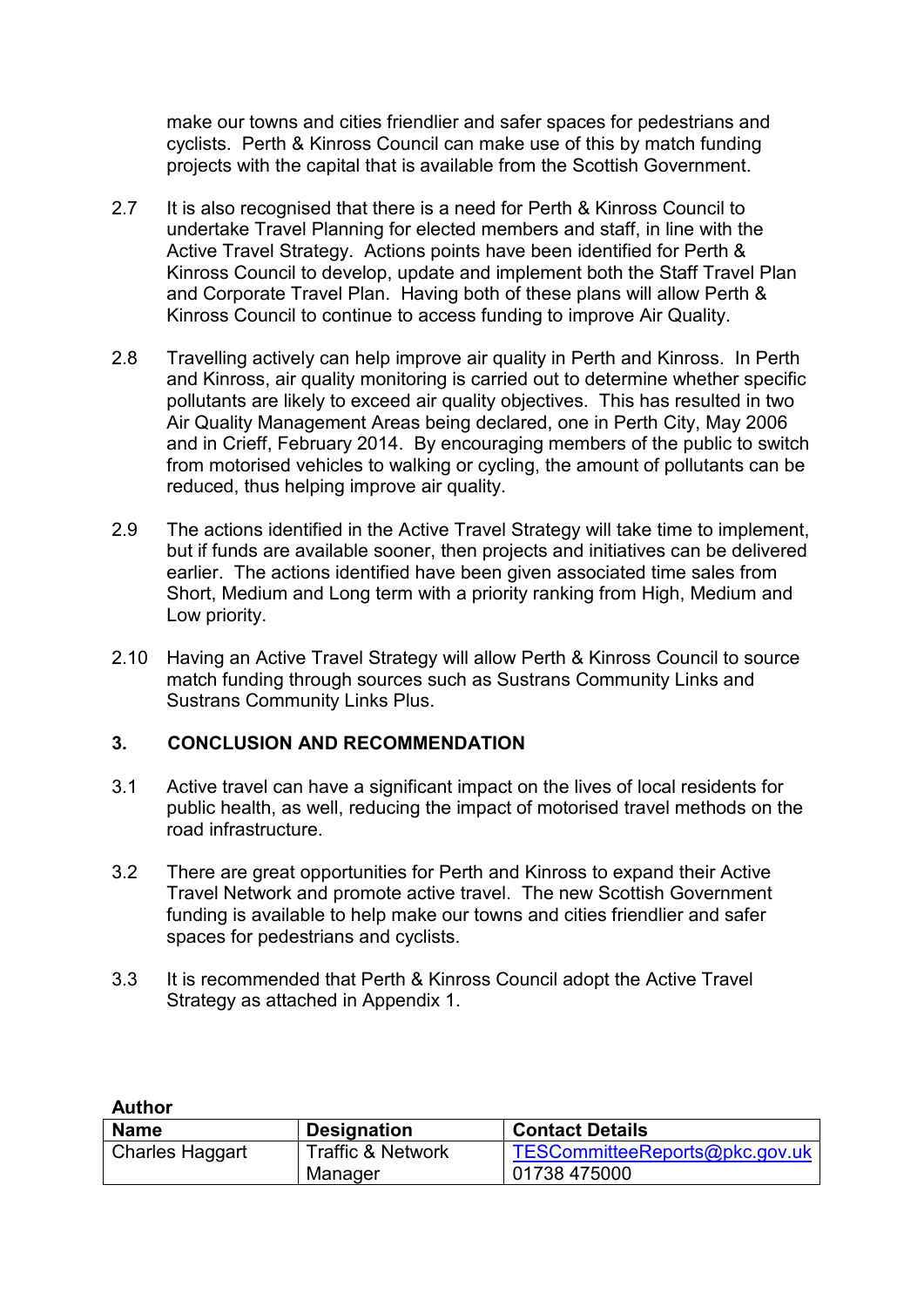### **Approved**

| <b>Name</b>    | <b>Designation</b>                         | <b>Date</b>   |
|----------------|--------------------------------------------|---------------|
| Barbara Renton | <b>Executive Director</b><br>(Environment) | 12 March 2018 |

If you or someone you know would like a copy of this document in another language or format, (on occasion, only a summary of the document will be provided in translation), this can be arranged by contacting the Customer Service Centre on 01738 475000. You can also send us a text message on 07824 498145.

All Council Services can offer a telephone translation facility.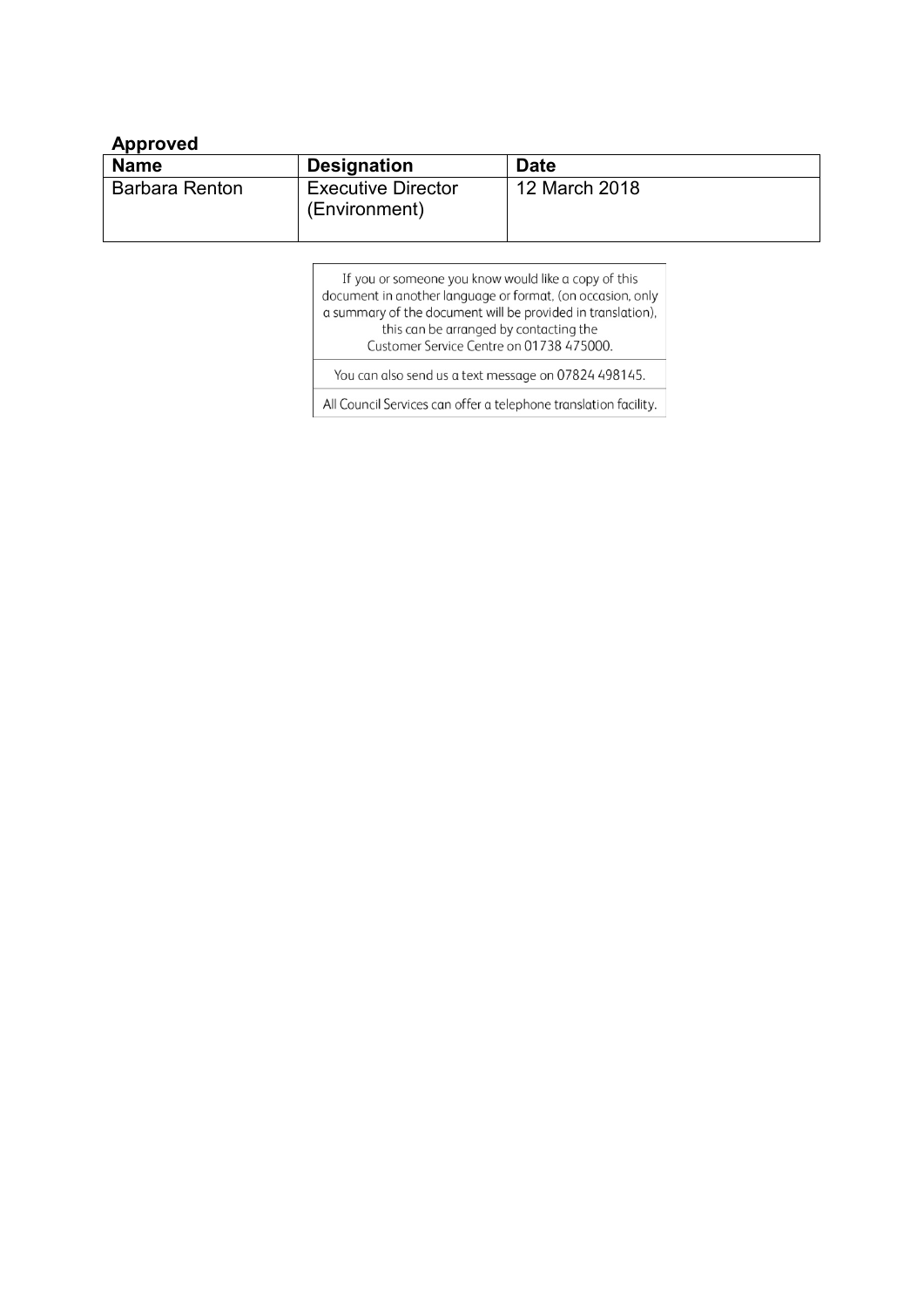#### **1. IMPLICATIONS, ASSESSMENTS, CONSULTATION AND COMMUNICATION**

| <b>Strategic Implications</b>                       | Yes / None  |
|-----------------------------------------------------|-------------|
| Community Plan / Single Outcome Agreement           | <b>Yes</b>  |
| Corporate Plan                                      | Yes         |
| <b>Resource Implications</b>                        |             |
| Financial                                           | <b>Yes</b>  |
| Workforce                                           | <b>None</b> |
| Asset Management (land, property, IST)              | <b>None</b> |
| <b>Assessments</b>                                  |             |
| <b>Equality Impact Assessment</b>                   | <b>Yes</b>  |
| <b>Strategic Environmental Assessment</b>           | <b>Yes</b>  |
| Sustainability (community, economic, environmental) | <b>Yes</b>  |
| <b>Legal and Governance</b>                         | <b>None</b> |
| <b>Risk</b>                                         | <b>None</b> |
| <b>Consultation</b>                                 |             |
| Internal                                            | <b>Yes</b>  |
| <b>External</b>                                     | <b>Yes</b>  |
| <b>Communication</b>                                |             |
| <b>Communications Plan</b>                          | <b>Yes</b>  |

#### **1. Strategic Implications**

#### Community Plan / Single Outcome Agreement

- 1.1 The Active Travel Strategy relates to the delivery of the Perth and Kinross Community Plan/Single Outcome Agreement by helping to create a safe and sustainable place for the general public.
- 1.2 This Active Travel Strategy relates to Objective Numbers:
	- (iv) Supporting people to lead independent, healthy and active lives
	- (v) Creating a safe and sustainable place for future generations

#### Corporate Plan

1.3 The Perth and Kinross Community Plan 2013-2023 and Perth & Kinross Council Corporate Plan 2013/2018 set out five strategic objectives.

The Active Travel Strategy relates to the Objective Numbers:

- (iv) Supporting people to lead independent, healthy and active lives; and
- (v) Creating a safe and sustainable place for future generations.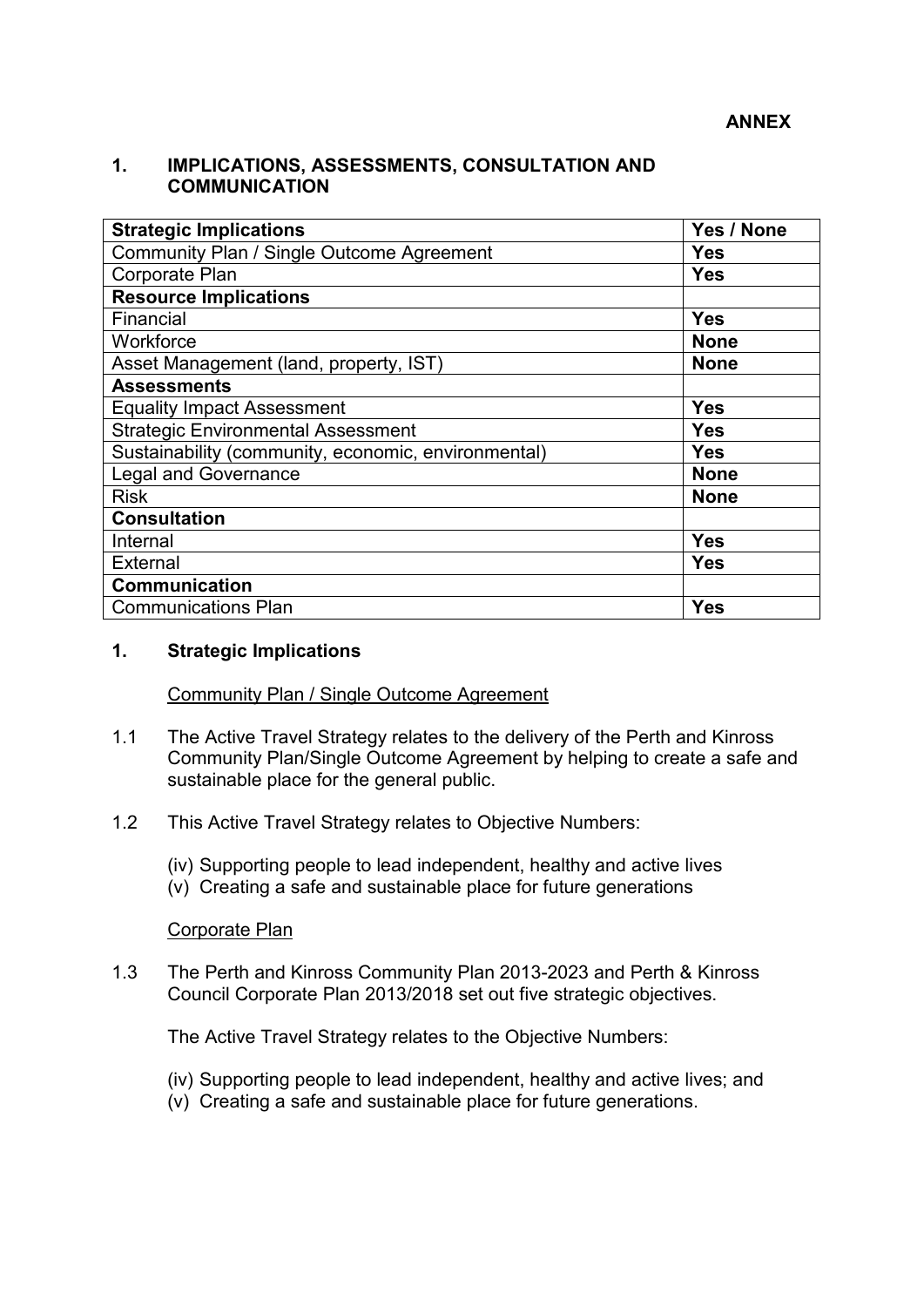# **2. Resource Implications**

## Financial

2.1 The Action Points from the Active Travel Strategy may identify projects that will require funding to progress towards achieving more walking and cycling within Perth and Kinross. Funding for these projects will come from within the current capital programme and where identified, match funding applications.

## **Workforce**

2.2 The Active Travel Strategy for Perth and Kinross will require the current workforce within Perth & Kinross Council departments to continue working on measures that will encourage Active Travel. It is not anticipated at this stage that any additional resources will be required to deliver this strategy.

# Asset Management (land, property, IT)

2.3 There are no land and property, or information technology implications arising from the contents of the Active Travel Strategy.

# **3. Assessments**

### Equality Impact Assessment

 3.1 Under the Equality Act 2010, the Council is required to eliminate discrimination, advance equality of opportunity, and foster good relations between equality groups. Carrying out Equality Impact Assessments for plans and policies allows the Council to demonstrate that it is meeting these duties. The Equality Impact Assessment undertaken in relation to this report can be viewed clicking [here.](http://www.pkc.gov.uk/EqIA)

# Strategic Environmental Assessment

3.2 The Environmental Assessment (Scotland) Act 2005 places a duty on the Council to identify and assess the environmental consequences of its proposals.

# **Sustainability**

- 3.3 Under the provisions of the Local Government in Scotland Act 2003 the Council has to discharge its duties in a way which contributes to the achievement of sustainable development. Under the Climate Change (Scotland) Act 2009 the Council also has a duty relating to climate change and, in exercising its functions must act:
	- in the way best calculated to delivery of the Act's emissions reduction targets:
	- in the way best calculated to deliver any statutory adaptation programmes; and
	- in a way that it considers most sustainable.